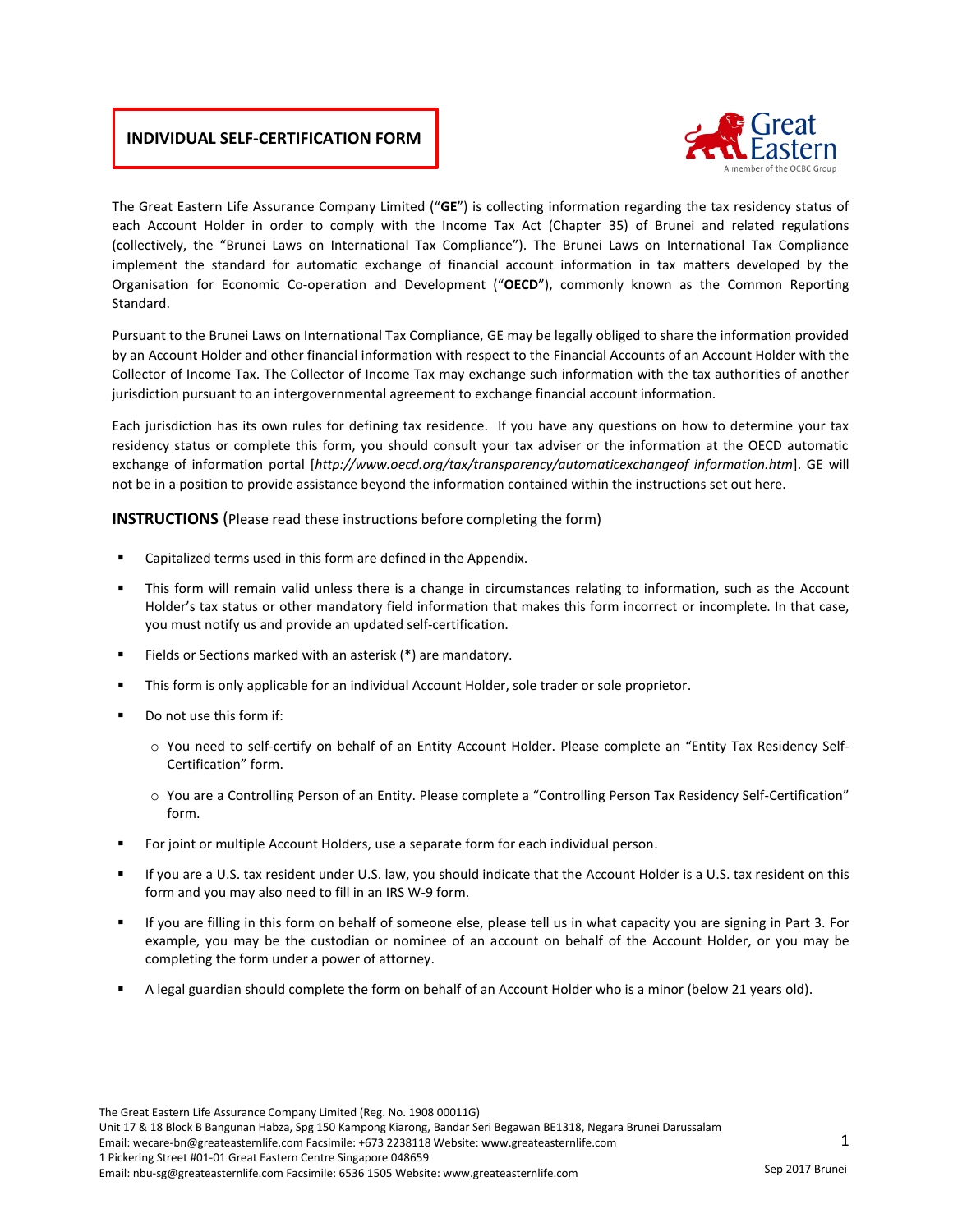### **INDIVIDUAL SELF-CERTIFICATION FORM**

Please complete parts 1 to 4 in BLOCK CAPITALS. Fields or sections marked with an asterisk (\*) are mandatory.

## **PART 1 – IDENTIFICATION OF INDIVIDUAL ACCOUNT HOLDER**

| A. Name of Account Holder:                                                                |                          |                  |                 |                  |
|-------------------------------------------------------------------------------------------|--------------------------|------------------|-----------------|------------------|
| Full Name (per Identification):*                                                          |                          |                  |                 |                  |
| Identification No.:*                                                                      |                          |                  |                 |                  |
| Date of Birth (dd/mm/yyyy):*                                                              |                          |                  |                 |                  |
| Country of Birth:*                                                                        |                          |                  |                 |                  |
| Contact No.:*                                                                             |                          |                  |                 |                  |
| Policy No.:<br>(Provide at least one policy number)                                       |                          |                  |                 |                  |
| <b>B. Current Residence Address</b>                                                       |                          |                  |                 |                  |
| Line 1 (e.g. House/Apt/Suite Name,<br>Number, Street, if any):*                           |                          |                  |                 |                  |
| Line 2 (e.g. Town/City/Province/<br>County/State):*                                       |                          |                  |                 |                  |
| Country:*                                                                                 | $\Box$ Brunei Darussalam | $\Box$ Singapore | $\Box$ Malaysia | $\Box$ Indonesia |
| Postal Code/ZIP Code (if any):*                                                           |                          |                  |                 |                  |
|                                                                                           |                          |                  |                 |                  |
| C. Mailing Address: (please only complete if different to the address shown in Section B) |                          |                  |                 |                  |
| Line 1 (e.g. House/Apt/Suite Name,<br>Number, Street):                                    |                          |                  |                 |                  |
| Line 2 (e.g.<br>Town/City/Province/County/State):                                         |                          |                  |                 |                  |
| Country:*                                                                                 | $\Box$ Brunei Darussalam | $\Box$ Singapore | $\Box$ Malaysia | $\Box$ Indonesia |
| Postal Code/ZIP Code:                                                                     |                          |                  |                 |                  |

Unit 17 & 18 Block B Bangunan Habza, Spg 150 Kampong Kiarong, Bandar Seri Begawan BE1318, Negara Brunei Darussalam

Email: wecare-bn@greateasternlife.com Facsimile: +673 2238118 Website: www.greateasternlife.com

1 Pickering Street #01-01 Great Eastern Centre Singapore 048659

Email: nbu-sg@greateasternlife.com Facsimile: 6536 1505 Website: www.greateasternlife.com

2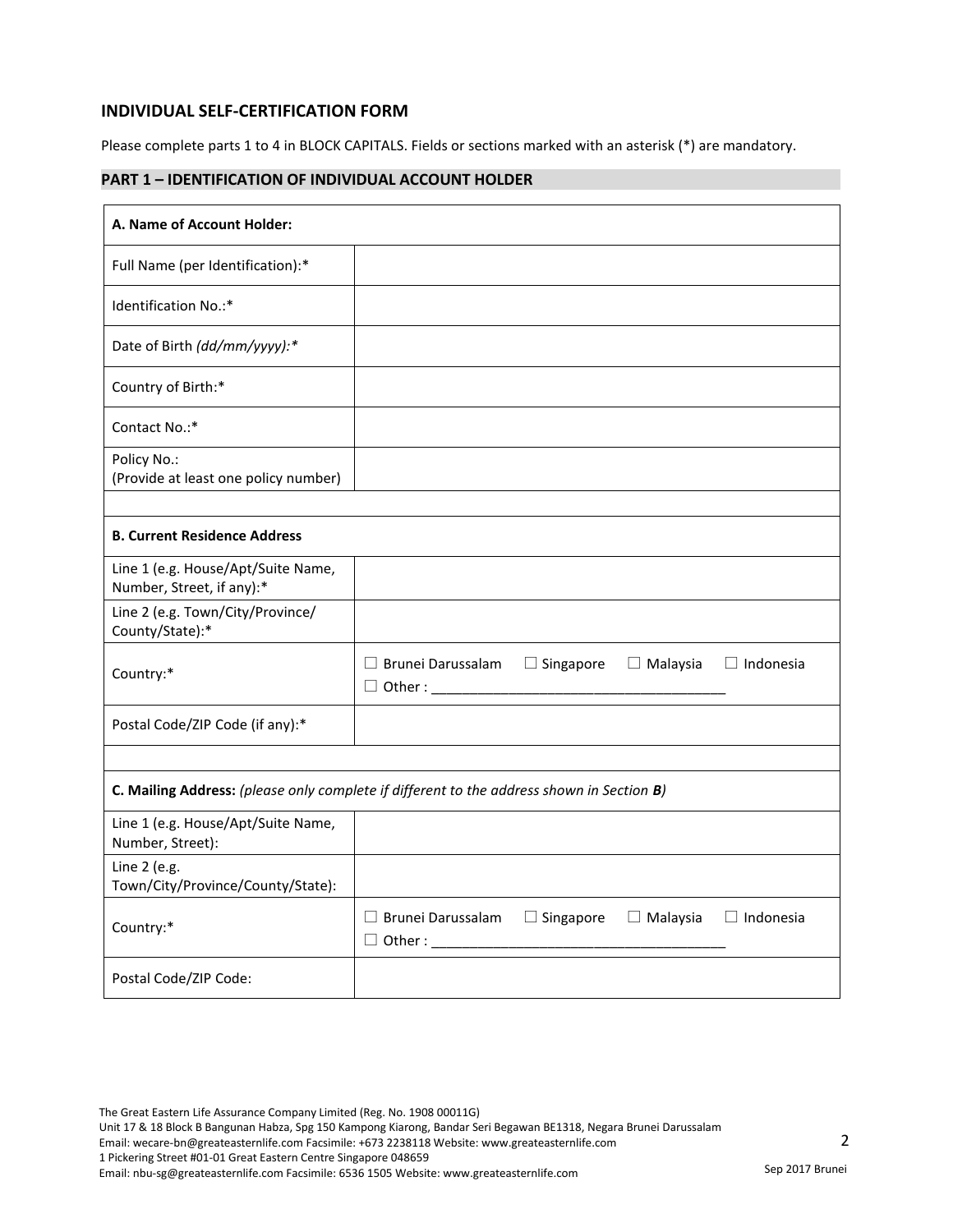## **PART 2 – COUNTRY/JURISDICTION OF RESIDENCE FOR TAX PURPOSES AND RELATED TAXPAYER IDENTIFICATION NUMBER OR FUNCTIONAL EQUIVALENT ("TIN")\*** (see Appendix for definition)

#### **Are you currently solely a tax resident of Brunei?**

 $\Box$  YES, I'm currently only tax resident in Brunei and do not have a foreign tax residency.

 $\Box$  NO, I'm currently tax resident in the following list of countries/jurisdictions (include Brunei, if applicable):

| of<br>Country<br>Tax<br><b>Residence</b> | <b>TIN</b> | If TIN is not available,<br>please indicate Reason<br>Code A, B or C (refer to<br>Table 2.1 below) | If Reason Code B has been selected,<br>please indicate why TIN is not available |
|------------------------------------------|------------|----------------------------------------------------------------------------------------------------|---------------------------------------------------------------------------------|
|                                          |            | B<br>Α<br>$\sqrt{ }$                                                                               |                                                                                 |
|                                          |            | C<br>B<br>Α<br>$\sqrt{ }$                                                                          |                                                                                 |
|                                          |            | C<br>Α<br>B<br>$\sqrt{2}$                                                                          |                                                                                 |
|                                          |            | C<br>Α<br>B<br>$\sqrt{ }$                                                                          |                                                                                 |
|                                          |            | Α<br>B<br>$\sqrt{2}$                                                                               |                                                                                 |

Please duplicate this page if you are a tax resident in more than five countries/jurisdictions.

#### *Table 2.1*

| <b>Reason Code</b> | <b>Description</b>                                                                                                                                                                     |
|--------------------|----------------------------------------------------------------------------------------------------------------------------------------------------------------------------------------|
| A                  | The country/jurisdiction where the Account Holder is resident does not issue TINs to its residents **                                                                                  |
| В                  | The Account Holder is otherwise unable to obtain a TIN or equivalent number (Please explain why you are<br>unable to obtain a TIN in the above table if you have selected this reason) |
|                    | No TIN is required. Only select this reason if the domestic law of the relevant jurisdiction does not require<br>the collection of the TIN issued by such jurisdiction **              |

\*\* Please refer to https://www.greateasternlife.com/sg/en/other-policies-and-notices/common-reporting-standard.html for a list of applicable countries.

### **PART 3 – COUNTRY OF ADDRESS OR TELEPHONE NUMBER OUTSIDE COUNTRY OF TAX RESIDENCY** (where applicable)

Please help us to understand why your country of address or telephone number differs from the country of tax residency.

| Reason                                                                                                                                              |  |
|-----------------------------------------------------------------------------------------------------------------------------------------------------|--|
| 1. Student at an educational institution in the country of residential/mailing address/ telephone numbers                                           |  |
| 2. Working in the country of residential/mailing address/telephone numbers for less than 6 months                                                   |  |
| 3. On an educational or cultural exchange visitor program in the country of residential/mailing address/telephone<br>numbers for less than 6 months |  |
| 4. Regular travel between jurisdictions for work and home                                                                                           |  |
| 5. Others - Please state:                                                                                                                           |  |

Please also provide either your national identity card or passport or other government issued identity document of the country(s) you are tax resident of.

The Great Eastern Life Assurance Company Limited (Reg. No. 1908 00011G) Unit 17 & 18 Block B Bangunan Habza, Spg 150 Kampong Kiarong, Bandar Seri Begawan BE1318, Negara Brunei Darussalam Email: wecare-bn@greateasternlife.com Facsimile: +673 2238118 Website: www.greateasternlife.com 1 Pickering Street #01-01 Great Eastern Centre Singapore 048659 Email: nbu-sg@greateasternlife.com Facsimile: 6536 1505 Website: www.greateasternlife.com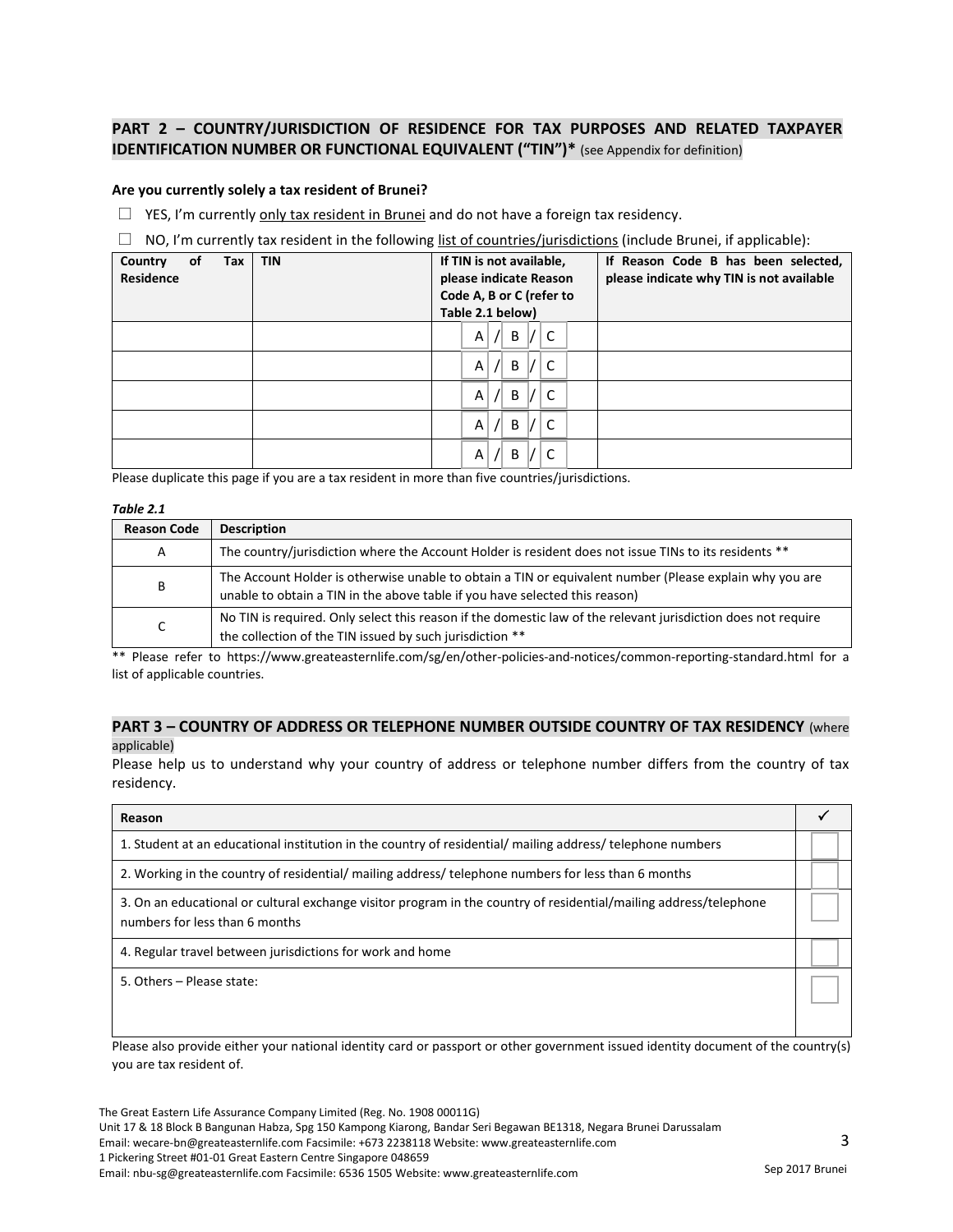#### **PART 4 – DECLARATION AND SIGNATURE\***

I certify that I am the Account Holder (or I am authorized to sign for the Account Holder) of all the accounts to which this form relates.

I acknowledge that the information contained in this form, including information regarding the Account Holder and any Reportable Account(s) may be reported to the Collector of Income Tax and exchanged with the tax authorities of another country or countries in which the Account Holder may be tax resident, pursuant to intergovernmental agreements to exchange Financial Account information.

I declare that all statements made in this form are, to the best of my knowledge and belief, correct and complete. I undertake to inform GE within 30 days if there is a change in circumstances that affects the tax residency status of the Account Holder or causes the information in this form to be incorrect or incomplete. I shall provide GE with an updated self-certification form within 90 days of such change in circumstances.

I understand that under the Brunei Laws on International Tax Compliance, it is an offence for a person to provide information regarding his/her tax residency status which is false or misleading in any material respect, if such person knows or has reason to believe that such information is false or misleading. I am also aware that such offence is punishable with a fine not exceeding B\$10,000 or imprisonment for up to 2 years or to both.

| Signature: *                                                                                                                                                                                                  |  |
|---------------------------------------------------------------------------------------------------------------------------------------------------------------------------------------------------------------|--|
| Name: *                                                                                                                                                                                                       |  |
| Date:*                                                                                                                                                                                                        |  |
| Note: If you are not the Account Holder please indicate the capacity in which you are signing the form. If signing<br>under a power of attorney please also attach a certified copy of the power of attorney. |  |
| Capacity: *                                                                                                                                                                                                   |  |
|                                                                                                                                                                                                               |  |